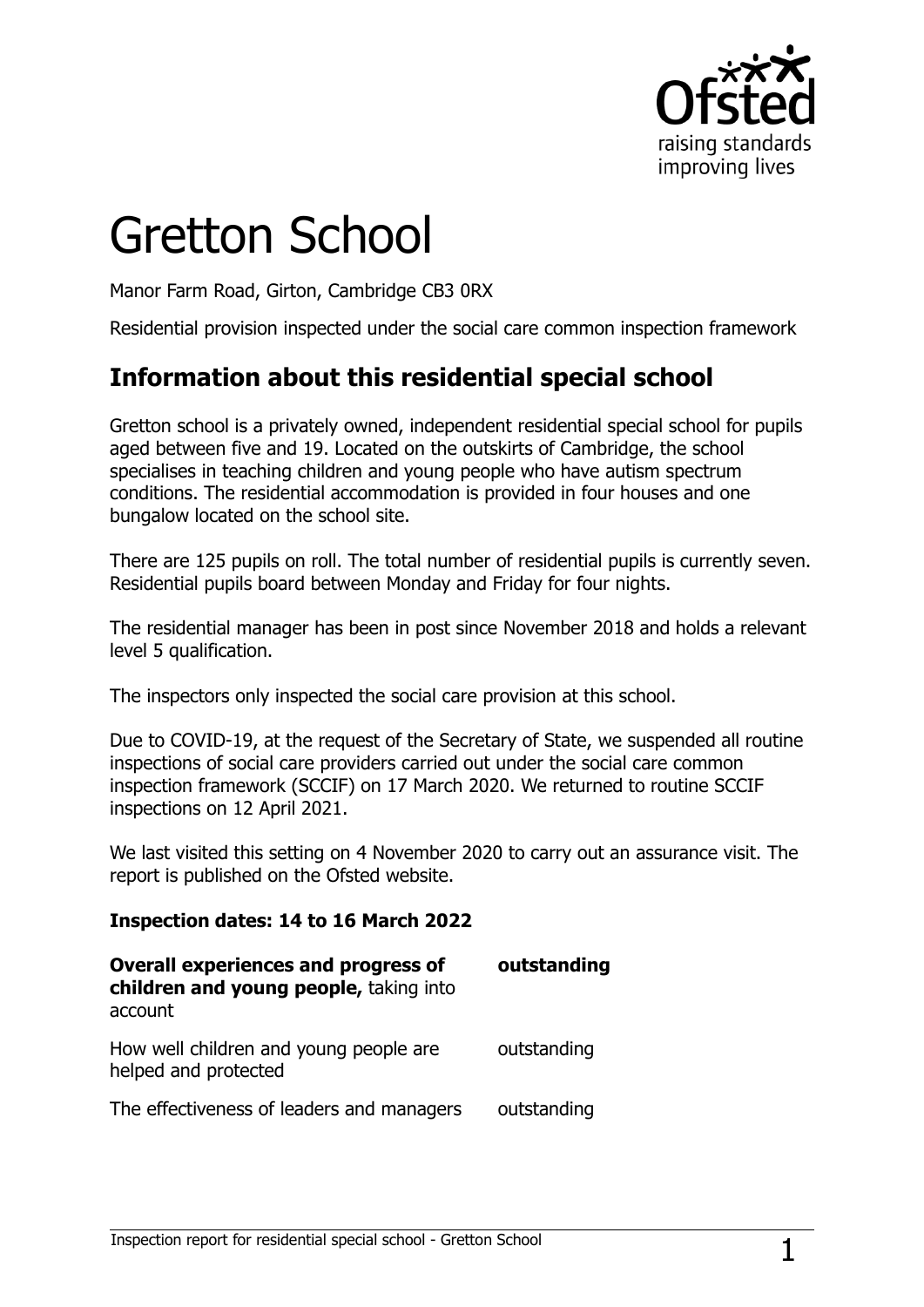

The residential special school provides highly effective services that consistently exceed the standards of good. The actions of the school contribute to significantly improved outcomes and positive experiences for children and young people.

#### **Date of previous inspection:** 14 January 2020

**Overall judgement at last inspection:** good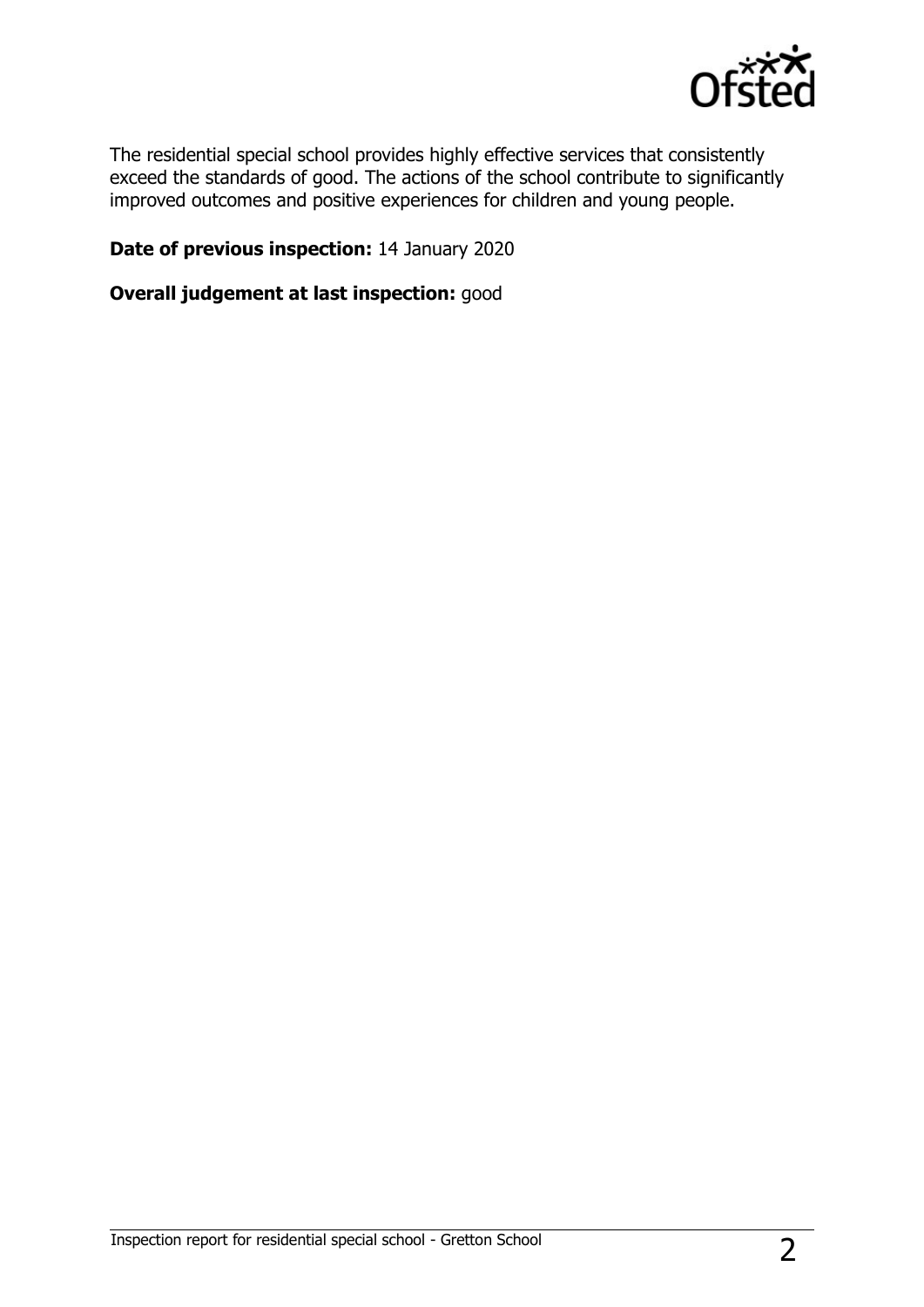

## **Inspection judgements**

#### **Overall experiences and progress of children and young people: outstanding**

The staff recognise the significant impact that being in residence has on children. Staff can readily identify children's progress. Children develop their independence skills, learn to cook and budget, travel independently and grow their social networks. One child attends a gym independently. This is substantial progress, as the child was unable to socialise with others when he first joined the residence. Pairings for staff and children are well considered in residence. This enables transitions to residence to be a positive experience for children.

Diversity and inclusion are welcomed and encouraged by the staff, and difference is celebrated. One member of staff said, 'Children need to see difference, to know that it is acceptable to be different.' The diverse staff team has been specifically appointed to encourage children to view the differences that they feel about themselves as something to be proud of.

Children's attendance at school is consistently high. Children's academic outcomes are impressive, with some children predicted 5s and 6s in their GCSEs. One child was unable to end his time in residence in a planned way due to ill health. However, staff continued to support him via outreach. This additional support helped the child to gain a distinction in music, a grade 5 GCSE in mathematics and grade 7 GCSE in English. This is exceptional progress for the child, who was experiencing a particularly distressing time. Staff did not give up on the child. They systematically go above and beyond expectations to get the very best out of the children.

Children at this school feel immensely well cared for. One child wrote about the residential manager, 'From the start, you welcomed me with open arms and made me feel like I belong in a world that is confusing and overwhelming most of the time. You have changed my life and the way I view the world. I feel listened to and seen at Gretton. I have never experienced that feeling before.' By the child's own admission, the school has changed his life beyond what he thought possible.

The school benefits from the weekly input of an educational psychologist. Support is also provided from occupational therapists, speech and language therapists and a clinical psychologist. Therapists work with residential and school staff providing training in research-informed practice. The educational psychologist said, 'Staff have superb relationships with children and an understanding of children's behaviour. Nothing throws them, they fully understand the children's needs and consider how to move them forward.'

One parent said, 'Gretton school has been an absolutely positive experience for my child, who spent two years out of mainstream education. I feel that there are tremendous improvements being made socially as well as educationally.'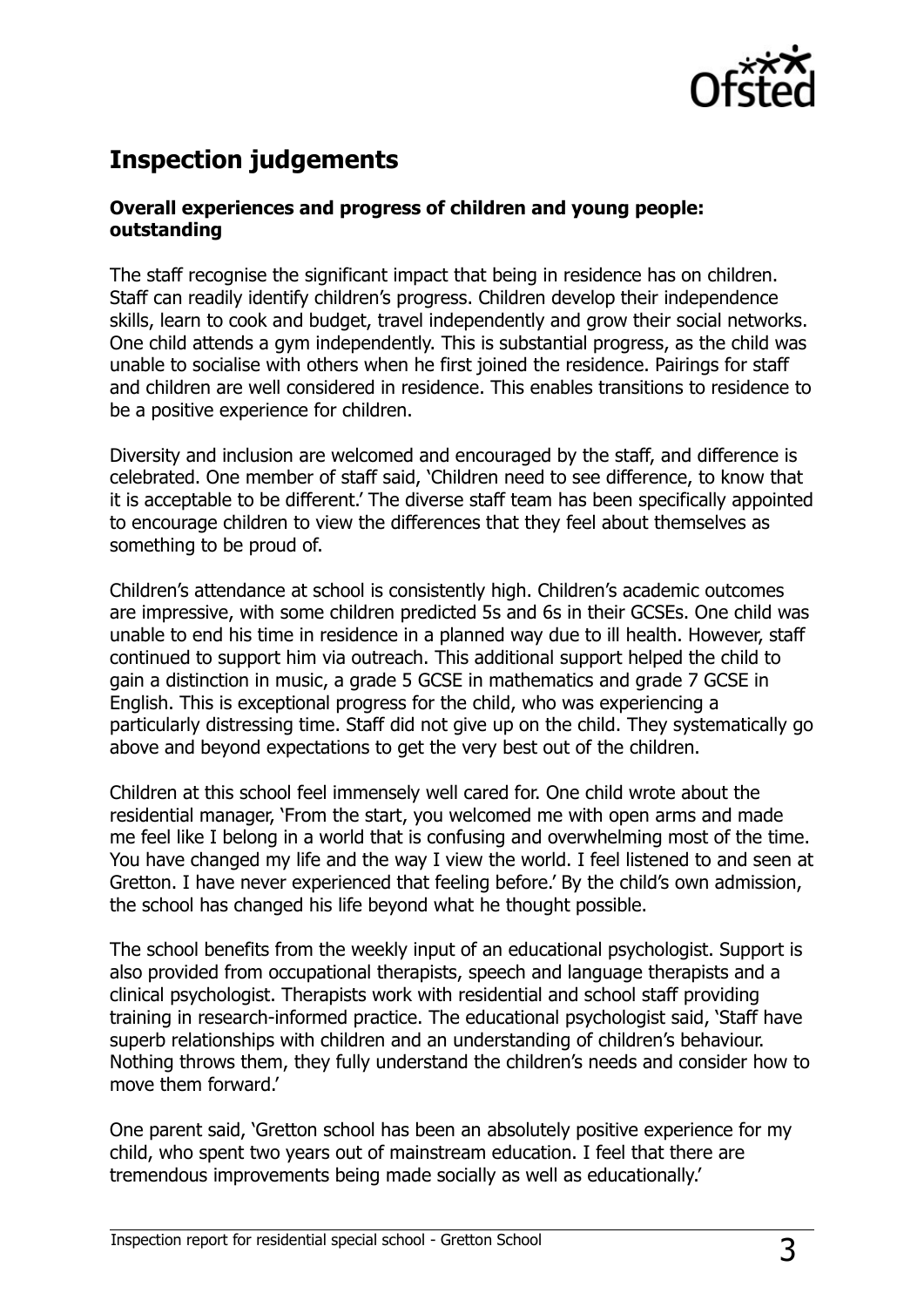

Children build trusting relationships with staff. Children benefit from the consistent staff team because they are supported by staff who know them well. Staff's understanding of the children's needs ensures that situations that may make the children feel uncomfortable or anxious are minimised.

Staff encourage children to take up hobbies. Children go to the gym, go bouldering and spend time with each other playing board games and Dungeons and Dragons. Music jamming sessions and playing instruments are encouraged. Children's experiences are broadened because of being in residence.

#### **How well children and young people are helped and protected: outstanding**

The designated safeguarding lead has exceptional oversight of the systems to record and manage safeguarding concerns. Child protection referrals are made promptly and there is good liaison with partnership agencies. This ensures that children are safeguarded appropriately. Staff understand the importance of recording low-level issues as these can contribute to a broader picture of concern.

There has been a reduction in restraint over the last three years. When restraint is used, it is done so in a reasonable manner and only when necessary. There have been no restraints in residence for over a year. Staff use their relationships with and understanding of children effectively to help calm children when they are in crisis. Consequently, incidents in residence are infrequent.

Staff helped one child to access support from the child and adolescent mental health team during restrictions related to COVID-19. Staff attended sessions with the child and an assistant psychologist for a six-month period. Without the support from a staff member attending these sessions, it is likely that the child would not have accessed the psychological support that she required. Consequently, she would not have made the remarkable improvements to her mental health that she has achieved. This support is above and beyond usual care practices that a school provides.

Online safety is exceptionally well considered by staff. Staff have appropriate training in online safety. The topic is interwoven into residential meetings and the school curriculum. Appropriate e-safety agreements are in place, but the staff are not risk averse. Staff support children when they have been vulnerable to online abuse or exploitation. The staff provide online safety guidance to parents. This additional support increases the safety of children both in and outside of the school.

Children's physical, emotional and social development needs are supported well. Children are involved in writing their own support plans, which are reviewed and updated regularly. Clear strategies enable staff to support children to manage their behaviour and anxieties. Support plans outline the child's abilities, preferred communication methods, behaviours and health. Children benefit from the consistent approach from staff.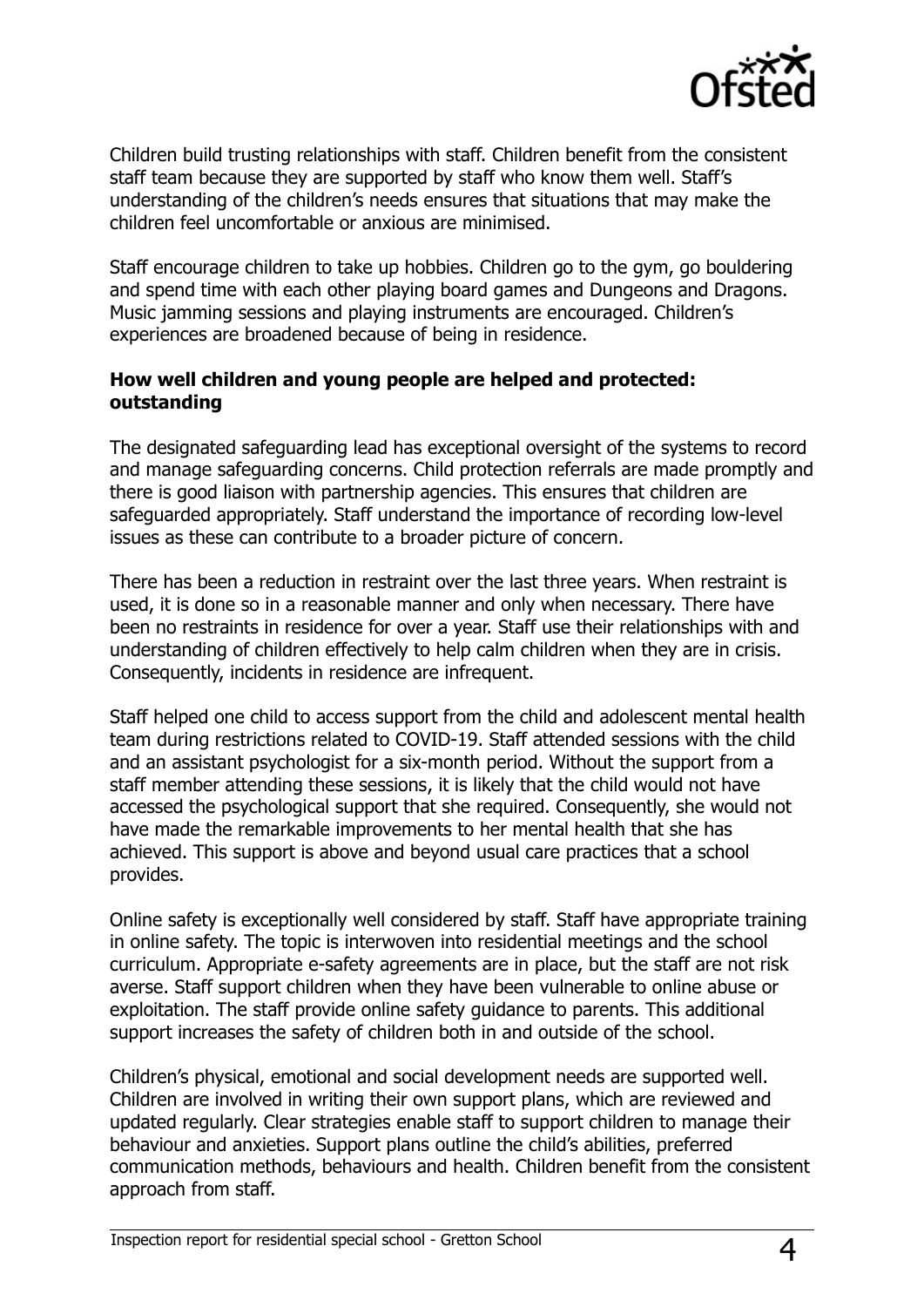

Medication procedures are good. Medication errors are infrequent. However, when errors do occur, they are recorded thoroughly. Staff take appropriate action to ensure that the children are safe after medication errors and ensure that medical advice is sought. Children are supported to voice their feelings and wishes regarding their medication. Staff support children to tell their parents how they feel about their medication. As a result, appointments have been booked with consultants and changes have been made to the children's medication in response to their wishes.

#### **The effectiveness of leaders and managers: outstanding**

The residential manager has exceptional leadership and management qualities. Her understanding of the children and her passion to do the very best for children shines through in all her practices and interactions with children and staff alike. The residential manager is a role model to children to show that obstacles are to be overcome. She views challenges as opportunities for positive change. She is an asset to the school, and she is respected by the staff and children alike. Staff value her constant availability, unwavering support and determination to advocate for children as a tenacious parent would.

Both the residential manager and the deputy residential manager are fully immersed in the children's care. They have the children's interests at the centre of all their practices.

The headteacher and residential manager work as a strong alliance. This has allowed the school and residence to operate in a more integrated manner. This has led to improvements in the provision of tailored care and delivery of differentiated education.

The school not only adopts research-based practice, but it also creates its own research. Outcomes from the research are adopted by other schools and feature in educational research journals. The school works alongside charities and has made an alliance with organisations whose values and principles align with its own. The school is involved in autism-specific research that not only supports the children at the school, but has the capacity to have a positive impact on children far beyond the school.

Outreach work is provided to other schools and the school shares its expertise to support other professionals and children. The positive impact of the school has a farreaching influence.

The staff tenaciously challenge other agencies when it is felt that their services fall below standard. The executive principal raised a concern about a placing authority's effectiveness of planning and safeguarding practice in relation to a child. In the absence of a home for this child, the school stepped up and allowed the child to stay in residence for some weekends and holiday periods. This is vastly beyond the school's scope. Emergency staff were put in place to support this child. Senior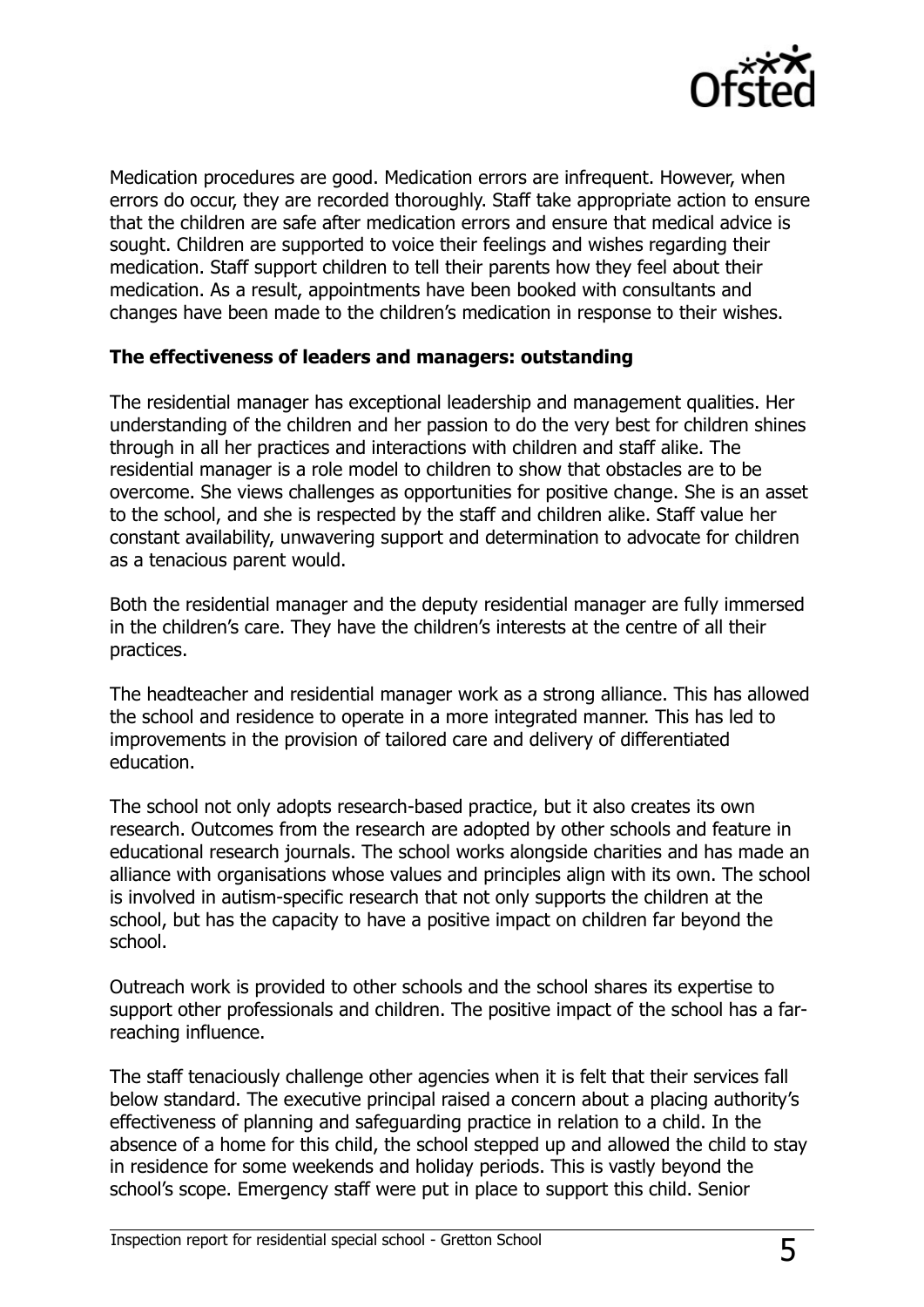

managers advocated on behalf of the child like tenacious parents. The persistent challenge to the placing local authority led to the child being found a suitable and safe place to live and meant that the child was not homeless for the Christmas period.

During nationally enforced lockdowns, a time when schools were closing their doors to children, this school opened its doors wider. Children were able to stay for occasional weekends, which supported families that had COVID-19. This arrangement kept children safe and reduced transmission levels. The school also supported the children of key workers. This led to key workers being able to continue their invaluable work. Without the support from the school, permitting children to stay on in residence and for occasional weekends, the availability of key workers to continue working would have been restricted.

Leaders and managers welcome external scrutiny and auditing visits. Leaders and managers engage effectively with external monitoring processes and this drives improvement. The newly appointed independent person conducts visits with great rigour and challenge. This provision of external scrutiny ensures that residence continues to operate to very high standards.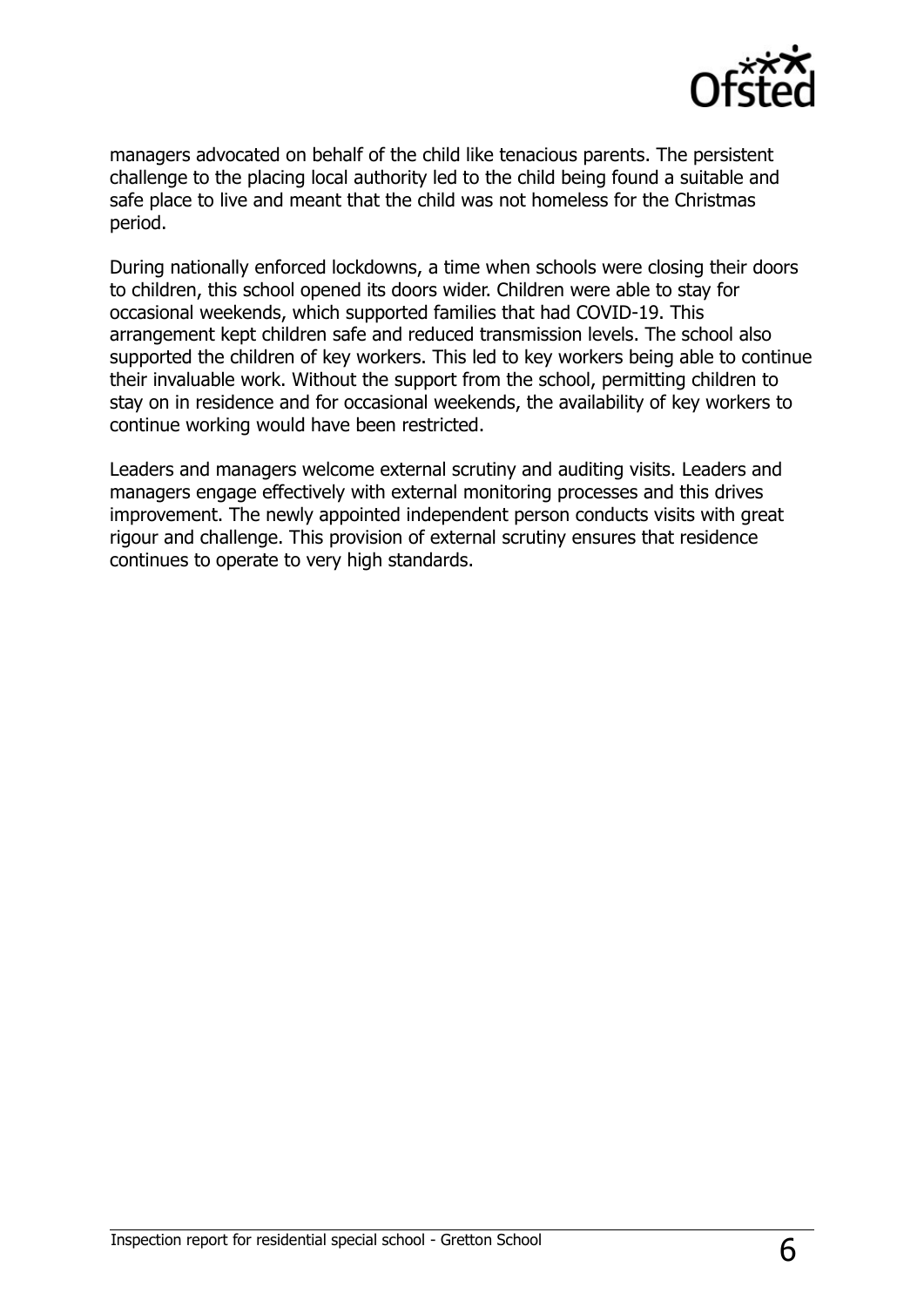

## **Information about this inspection**

Inspectors have looked closely at the experiences and progress of children and young people using the 'Social care common inspection framework'. This inspection was carried out under the Children Act 1989 to assess the effectiveness of the service, how it meets the core functions of the service as set out in legislation, and to consider how well it complies with the national minimum standards.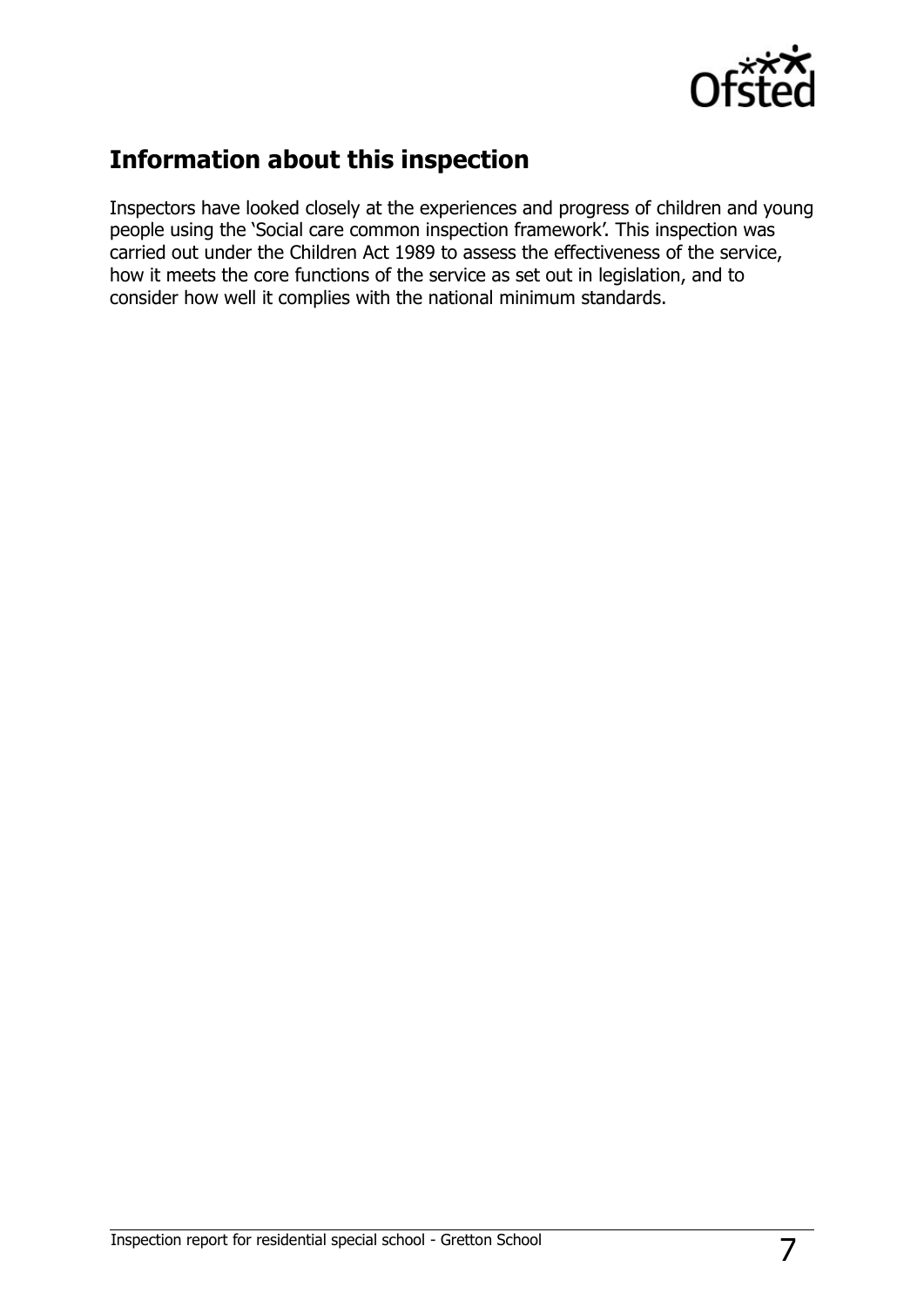

# **Residential special school details**

**Social care unique reference number:** SC425708

**Headteacher:** Beth Elkins

**Type of school:** Residential Special School

**Telephone number:** 01223 277438

**Email address:** beth.elkins@grettonschool.com

## **Inspectors**

Lianne Bradford, Social Care Inspector (lead) Rachel Watkinson, Social Care Inspector